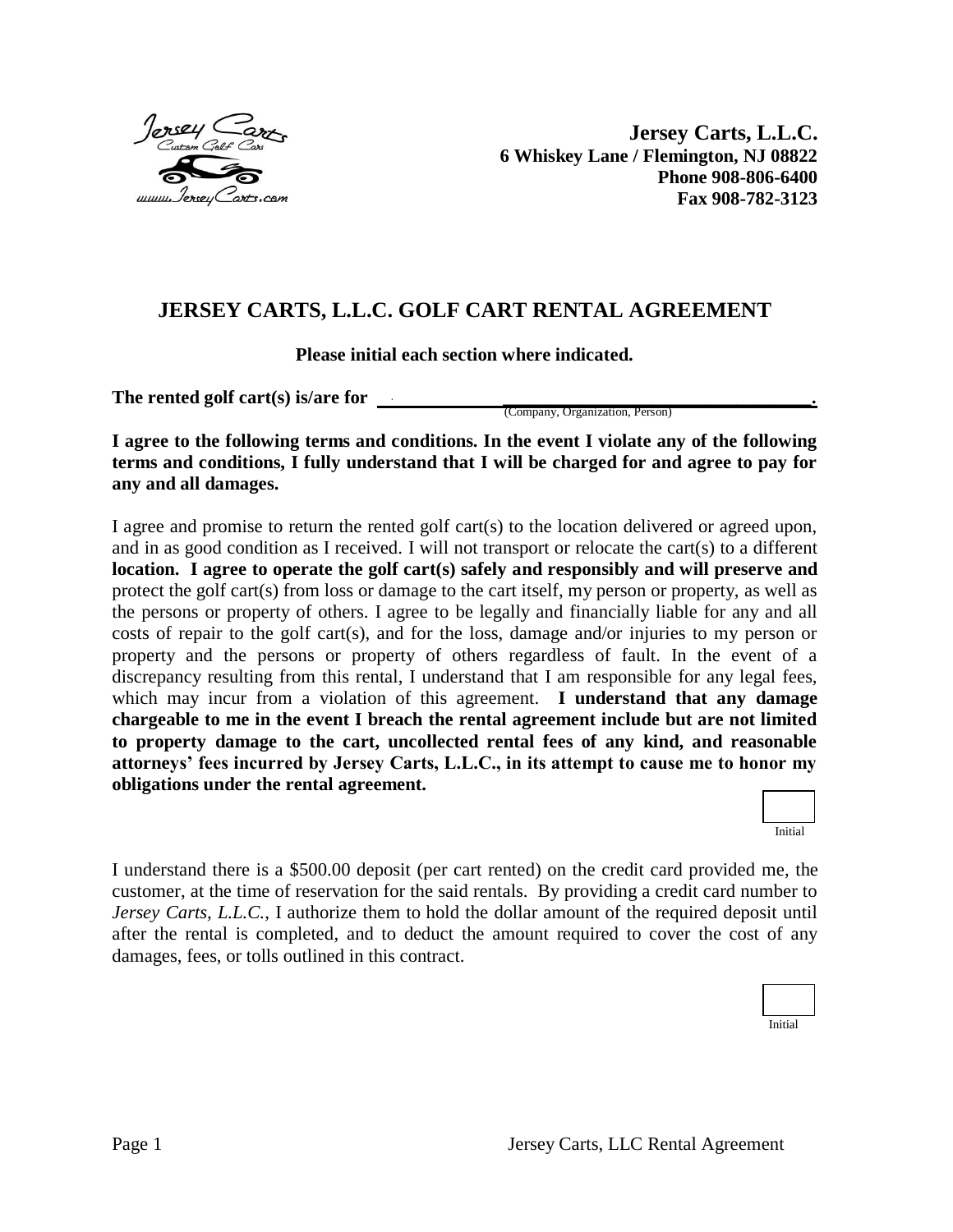## **Damages, Fees, and Tolls:**

**Damages:** Pictures of any damage will be taken and forwarded to you via email.

Lost Key Fee: There is a \$25.00 charge for every lost key provided for the rented golf cart(s).

**Fuel/Gas:** All carts are full of fuel/gas for the rental. If the rental requires more than one tank of gas, it is the customer's responsibility to refuel the cart as needed. Gasoline powered carts require unleaded fuel only.

**Adhesive Fee**: If any adhesive (such as duct/scotch/masking tape or the like) is applied to the windshield, there is a \$165 charge to replace the windshield. If any adhesive is applied to any other part of the golf cart(s), a \$25.00 cleaning fee will be charged. If the adhesive cannot be removed, the customer is responsible for additional charges incurred to restore the cart to the condition prior to adhesive application.

**Cleaning Fee**: If the cart(s) is/are not returned cleaned, there will be a \$50.00 cleaning fee per cart. This includes mud, decorations, balloons, streamers, etc.

I agree to hold harmless, defend and indemnify Jersey Carts, L.L.C. and the owner of the golf cart(s) for any and all damages and claims of any nature whatsoever that may arise from the use of said golf cart during the time of the rental period, including but not limited to claims for damages to the golf cart itself, my person and property, and the persons and property of others.

I agree to become familiar with the operation and use of said golf cart, and any other instructions provided to me regarding the cart, and to operate the golf cart in accordance with said instructions. I agree to contact Jersey Carts, L.L.C., if I have any questions or concerns about operating the golf cart or if my guest or I have caused any damage to the golf cart or others through the use of the golf cart. I agree to examine and inspect the safety and mechanical condition of the golf cart, reporting any concerns or problems before driving vehicle.

I understand that a golf cart is subject to the same laws and regulations pertaining to motor vehicles and therefore agree that the rental(s) will be operated in accordance with the laws of the State, including but not limited to the requirement that persons driving the golf cart must not be under the influence of alcohol and/or any drugs. I further agree that I personally will be responsible for all moving and/or parking violations issued to said cart while it is in my possession, under my control, or at any time during the rental period.

| ing the |  |
|---------|--|
|         |  |

Initial



Initial